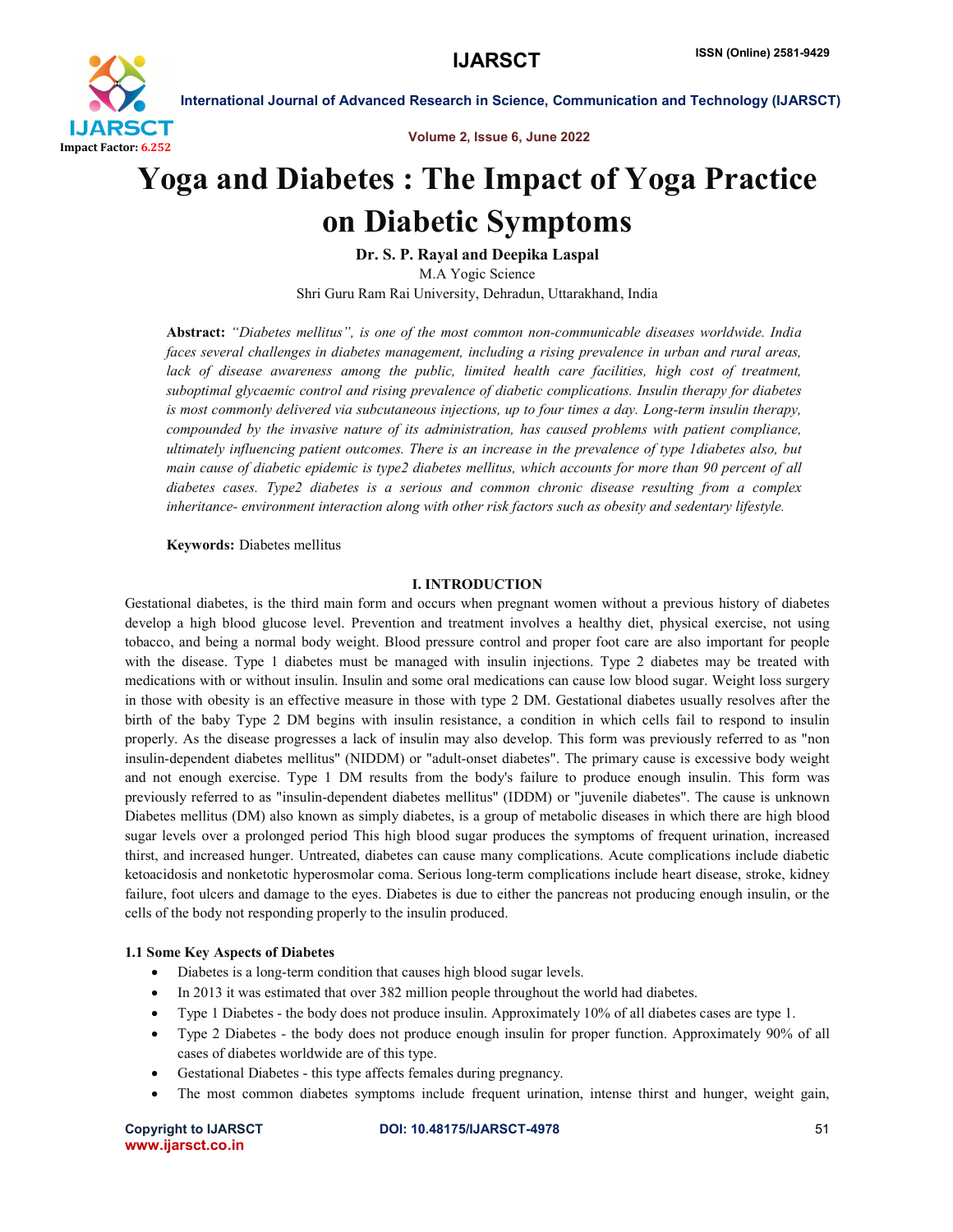

International Journal of Advanced Research in Science, Communication and Technology (IJARSCT)

#### Volume 2, Issue 6, June 2022

unusual weight loss, fatigue, cuts and bruises that do not heal, male sexual dysfunction, numbness and tingling in hands and feet.

- If you have Type 1 and follow a healthy eating plan, do adequate exercise, and take insulin, you can lead a normal life.
- Type 2 patients need to eat healthily, be physically active, and test their blood glucose. They may also need to take oral medication, and/or insulin to control blood glucose levels.

## 1.2 Types of Diabetes

## A. Type 1 diabetes

The body does not produce insulin. Some people may refer to this type as  $\Box$ insulin-dependent diabetes, $\Box$ iuvenile diabetes, or early-onset diabetes. People usually develop type 1 diabetes before their 40thyear, often in early adulthood or teenage years. Type 1 diabetes is nowhere near as common as type 2 diabetes. Approximately 10% of all diabetes cases are type 1. Patients with type 1 diabetes will need to take insulin injections for the rest of their life. They must also ensure proper blood-glucose levels by carrying out regular blood tests and following a special diet. diabetes, juvenile diabetes, or early-onset diabetes.

# B. Type 2 diabetes

The body does not produce enough insulin for proper function, or the cells in the body do not react to insulin (insulin resistance). Approximately symptoms by losing weight, following a healthy diet, doing plenty of exercise, and monitoring their blood glucose levels. However, type 2 diabetes is typically a progressive disease - it gradually gets worse - and the patient will probably end up have to take insulin, usually in tablet form. Overweight and obese people have a much higher risk of dev eloping ty pe 2 diabete s compared to those with a healthy body weight. People with a lot of visceral fat, also known as central obesity, belly fat, or abdominal obesity, are especially at risk. Being overweight/obese causes the body to release chemicals that can destabilize the body's cardiovascular and metabolic systems.

Being overweight, physically inactive and eating the wrong foods all contribute to our risk of developing type 2 diabetes. The scientists believe that the impact of sugary soft drinks on diabetes risk may be a direct one, rather than simply an influence on body weight. The risk of developing type 2 diabetes is also greater as we get older. Experts are not completely sure why, but say that as we age we tend to put on weight and become less physically active. Those with a close relative who had/ had type 2 diabetes, people of Middle Eastern, African, or South Asian descent also have a higher risk of developing the disease. Men whose testosterone levels are low have been found to have a higher risk of developing type 2 diabetes.

## C. Gestational Diabetes

This type affects females during pregnancy. Some women have very high levels of glucose in their blood, and their bodies are unable to produce enough insulin to transport all of the glucose into their cells, resulting in progressively rising levels of glucose. Diagnosis of gestational diabetes is made during pregnancy. The majority of gestational diabetes patients can control their diabetes with exercise and diet. Between 10 to 20 percent of them will need to take some kind of blood-gluco se-controlling medications. Undiagnosed or uncontrolled gestational diabetes can raise the risk of complications during childbirth.

## 1.3 Symptoms of Diabetes

People can often have diabetes and be completely unaware. The main reason for this is that the symptoms, when seen on their own, seem harmless. However, the earlier diabetes is diagnosed the greater the chances are that serious complications, which can result from having diabetes, can be avoided. Here is a list of the most common diabetes symptoms:

- Frequent urination
- Disproportionate thirst
- Intense hunger

www.ijarsct.co.in